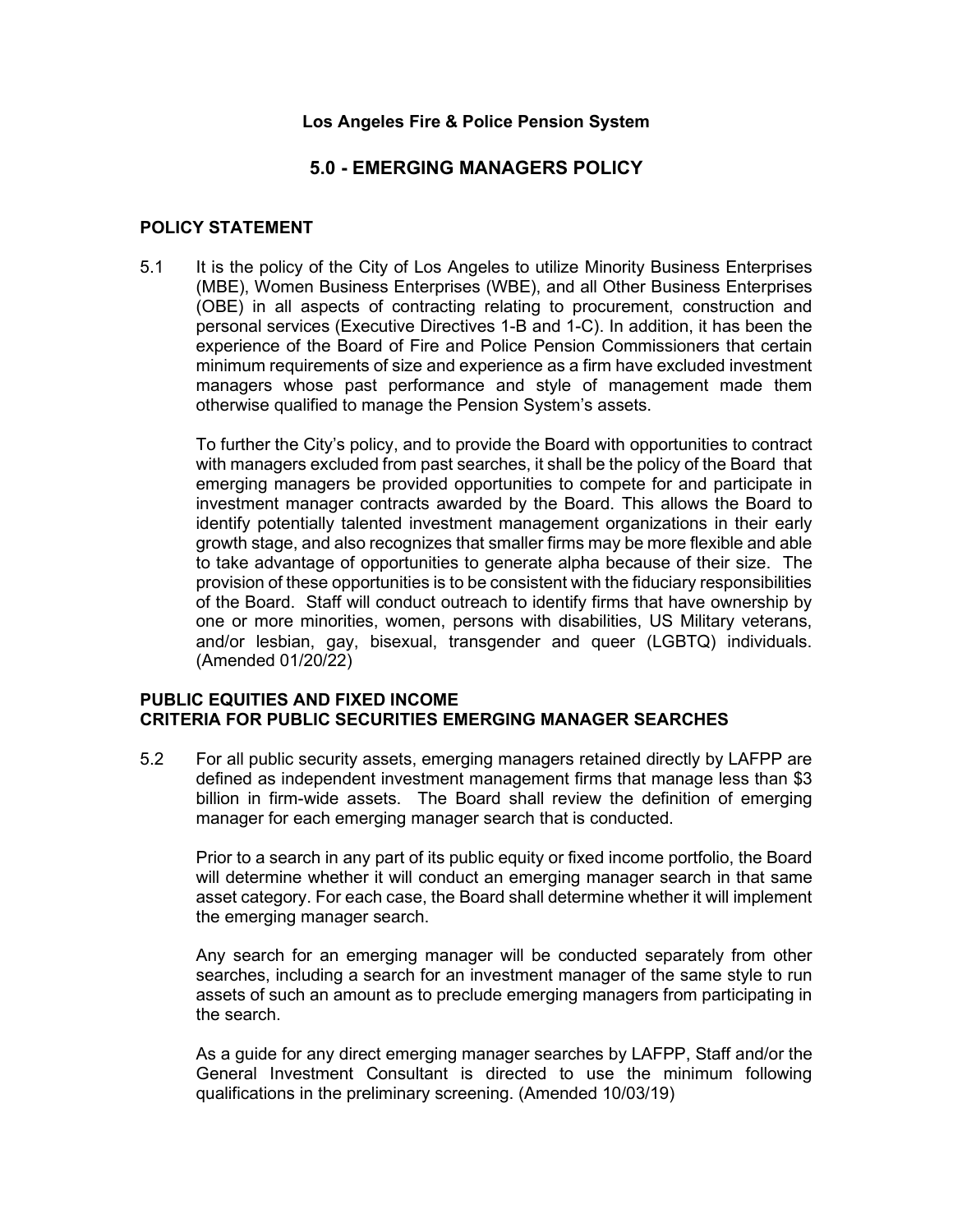# **QUALIFICATIONS**

- 5.3 A. One year of operation as an investment management firm as of the date of the search.
	- B. The portfolio manager(s) assigned to the Pensions account must each have a minimum of five years of experience in investment management.
	- C. As of the date of the search, the firm must have a minimum of \$30 million in institutional assets under management of which \$10 million must be in the proposed investment style.
	- D. The firm must have at least one tax-exempt account under management.

The above qualifications and criteria shall remain in place until such time as they are revised by the Board. The Board may revise any of the above minimum qualification for any specific search if it is deemed appropriate for that specific search.

# **MONITORING AND CHANGE OF STATUS**

5.4 Emerging managers and managers of emerging managers shall be subject to the standard Monitoring and Watch Status procedures of LAFPP. Staff will report to the Board annually regarding any change of status of emerging managers in the Program.

When an emerging manager is retained directly by LAFPP, Staff shall automatically notify the Board when that emerging manager's assets under management grow larger than the LAFPP Policy-defined maximum assets under management of \$3 billion.

When an emerging manager is retained by LAFPP through manager of emerging managers, the manager shall automatically notify the LAFPP Board when an emerging manager exits the portfolio due to growth in the emerging manager's assets under management. (Amended 11/18/21)

#### **MANAGER TERMINATION**

5.5 For any emerging manager retained directly by LAFPP for the management of public securities, notwithstanding the provisions of Section 8.0 – Manager Selection and Retention, the Board delegates to Staff the authority to terminate the investment management contract. (Amended 04/17/14)

# **GRADUATION POLICY**

5.6 LAFPP expects that successful emerging investment management firms will grow beyond the maximum \$3 billion in assets under management required to be categorized as an emerging manager. Opportunities for larger mandates may occur for emerging managers when, from time to time, LAFPP evaluates asset class structure or conducts manager replacement searches. Prior to LAFPP conducting an external search for an active manager, managers participating in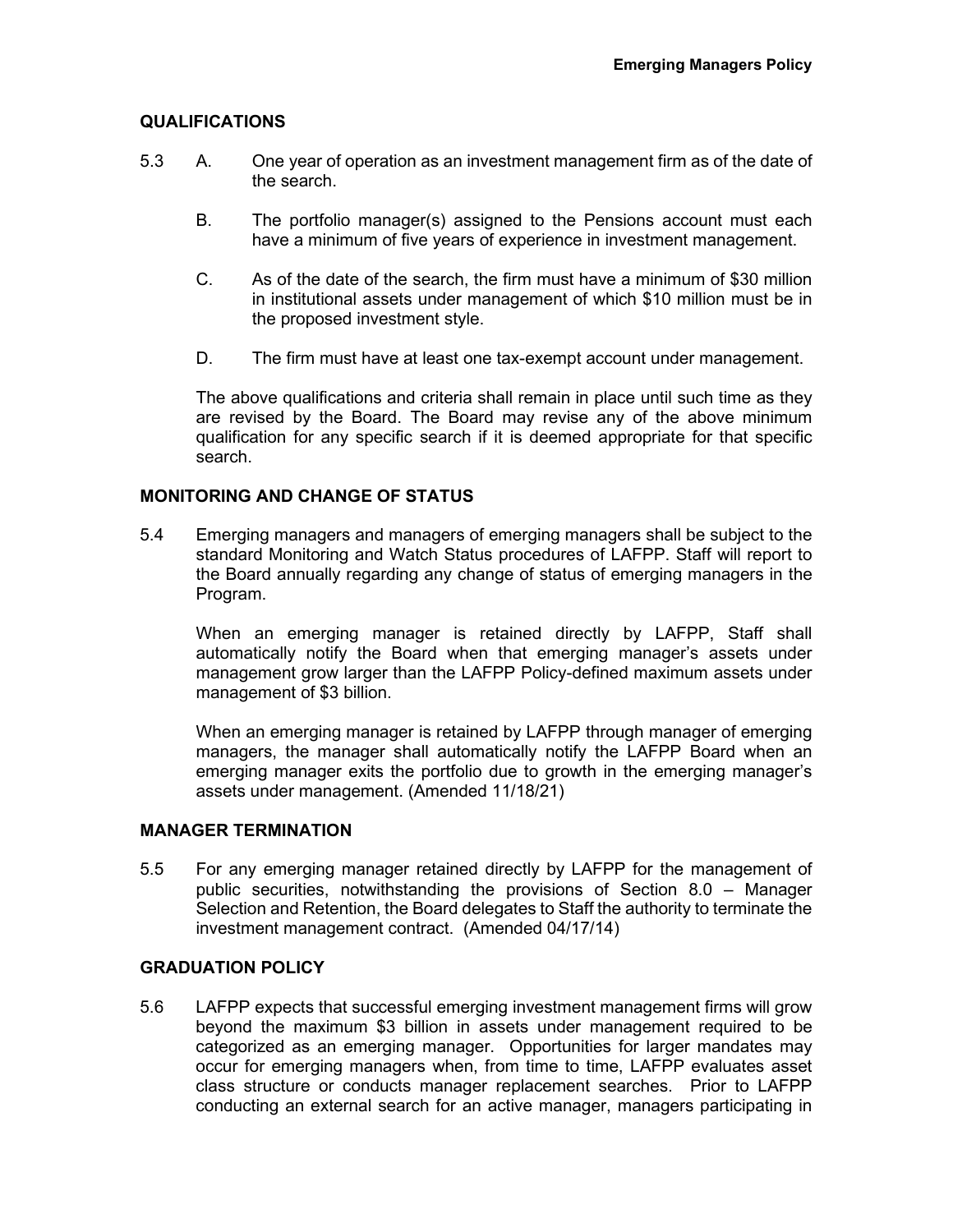LAFPP's emerging manager program that meet the minimum investment criteria will be considered in the search. (Amended 11/18/21)

For the Private Equity Specialized Fund Manager program, the emerging managers have an opportunity to graduate to the core private equity portfolio when they reach their fourth fund. An emerging manager may also graduate to the core portfolio early (typically with their third fund) if the Board approves a commitment to the fund for the core portfolio.

# **FUNDING**

5.7 When an emerging manager is selected by the Board, the size of funding will be determined based on the needs of the Systems and the capacity and experience of the manager. In no case shall the Board's funding exceed fifty percent of the total assets managed in a similar product or style of portfolio by the manager, including the Board's allocation. (Funding language added 3/14/91)

As part of any Staff and or General Investment Consultant analysis and recommendations regarding the asset manager structure, Staff is directed to address the System's Emerging Manager Policy.

# **NUMBER OF EMERGING MANAGERS**

5.8 The number of emerging managers in each major asset class shall not exceed the number of non-emerging managers.

# **REAL ESTATE CRITERIA FOR REAL ESTATE EMERGING FUND MANAGER SEARCHES**

- 5.9 The Emerging Fund Manager Real Estate firms shall be evaluated based on the following criteria:
	- A. Emerging Fund Managers will be defined as those with less than \$3 billion in assets under management, fewer than five (5) years as an institutional manager and/or those offering an initial institutionally focused commingled fund vehicle.
	- B. The firm should currently manage no less than \$100 million in the selected strategy. In the absence of current assets under management, a realized track record reflecting implementation of the strategy to the same degree is acceptable. A preference for other public fund experience will be given.
	- C. The capital to be allocated may not exceed 35% of the firm's total assets under management after the allocation and no more than 20% of capital raised for a specific commingled vehicle.
	- D. No client can represent more than 50% of the management firm's total assets under management.
	- E. Any firm with less than a five-year track record may utilize track records established at prior firms when performance can be clearly attributed to the